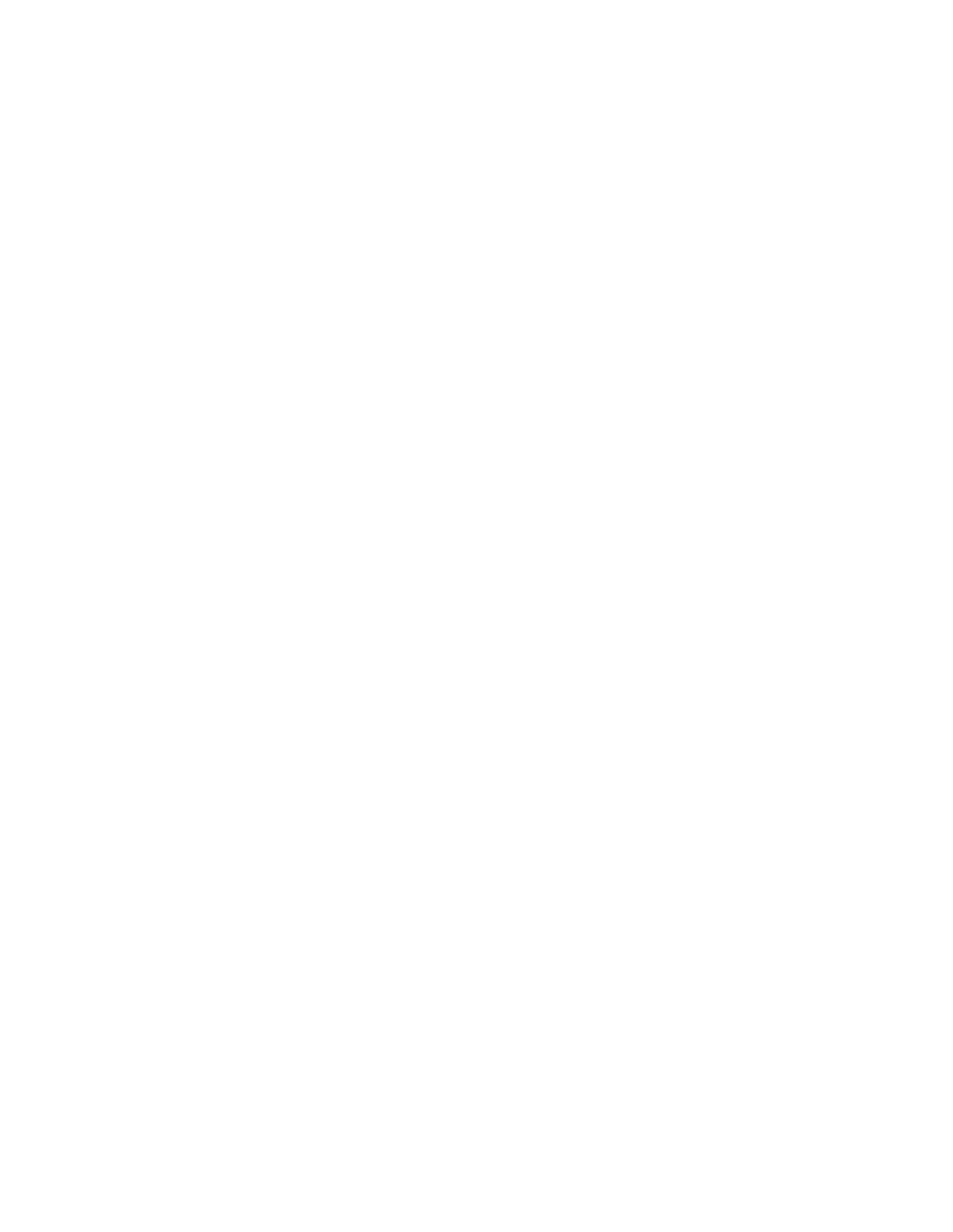## **Table of Contents**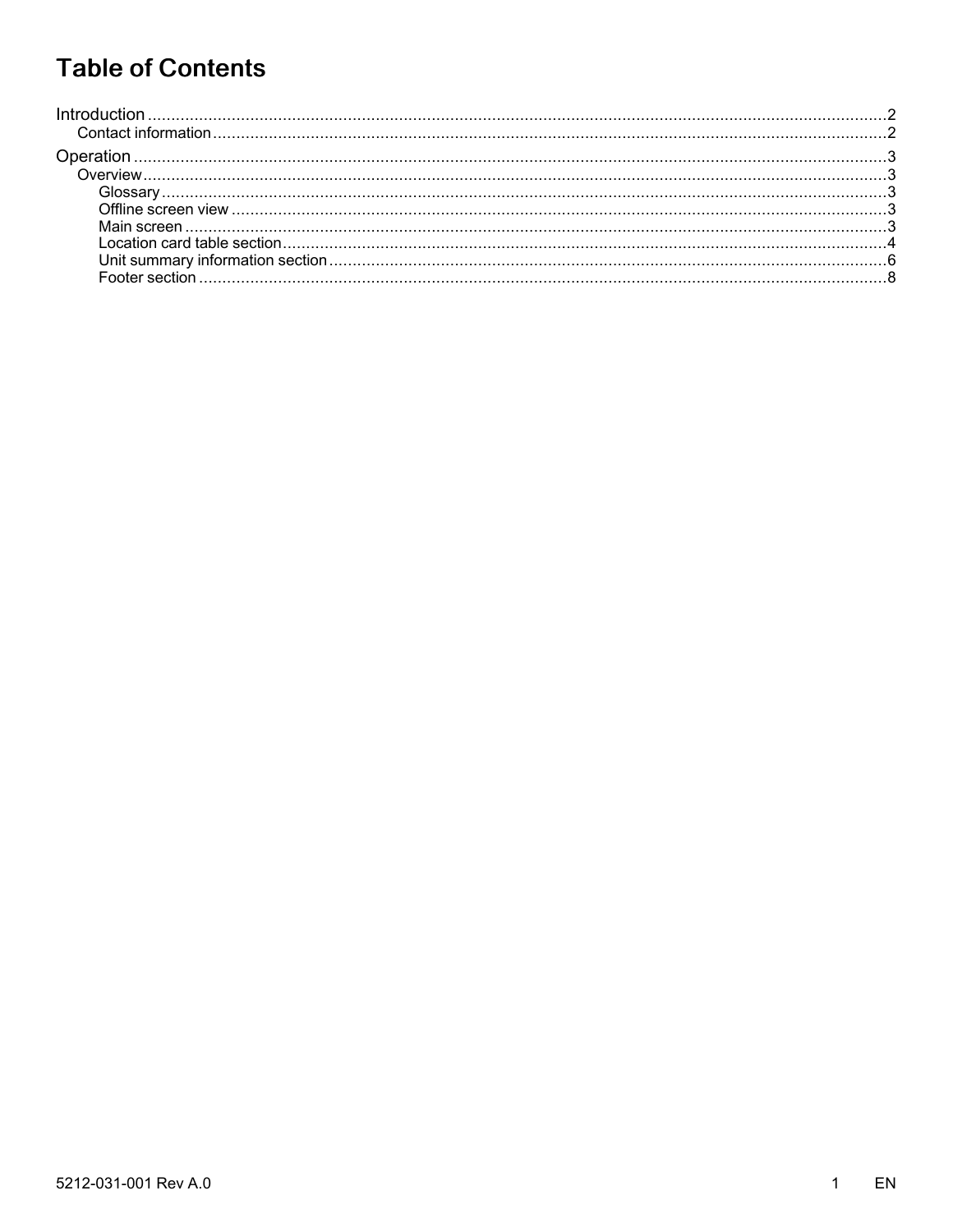## <span id="page-3-0"></span>Introduction

This manual assists you with the operation or maintenance of your Stryker product. Read this manual before operating or maintaining this product. Set methods and procedures to educate and train your staff on the safe operation or maintenance of this product.

Note - Stryker continually seeks advancements in product design and quality. This manual contains the most current product information available at the time. There may be minor discrepancies between your product and this manual. If you have any questions, contact Stryker Customer Service or Technical Support at 1-800-327-0770.

### <span id="page-3-1"></span>Contact information

Contact Stryker Customer Service or Technical Support at: 1-800-327-0770.

Stryker Medical 3800 E. Centre Avenue Portage, MI 49002 USA

E-mail: medicaliBedWirelessSupport@stryker.com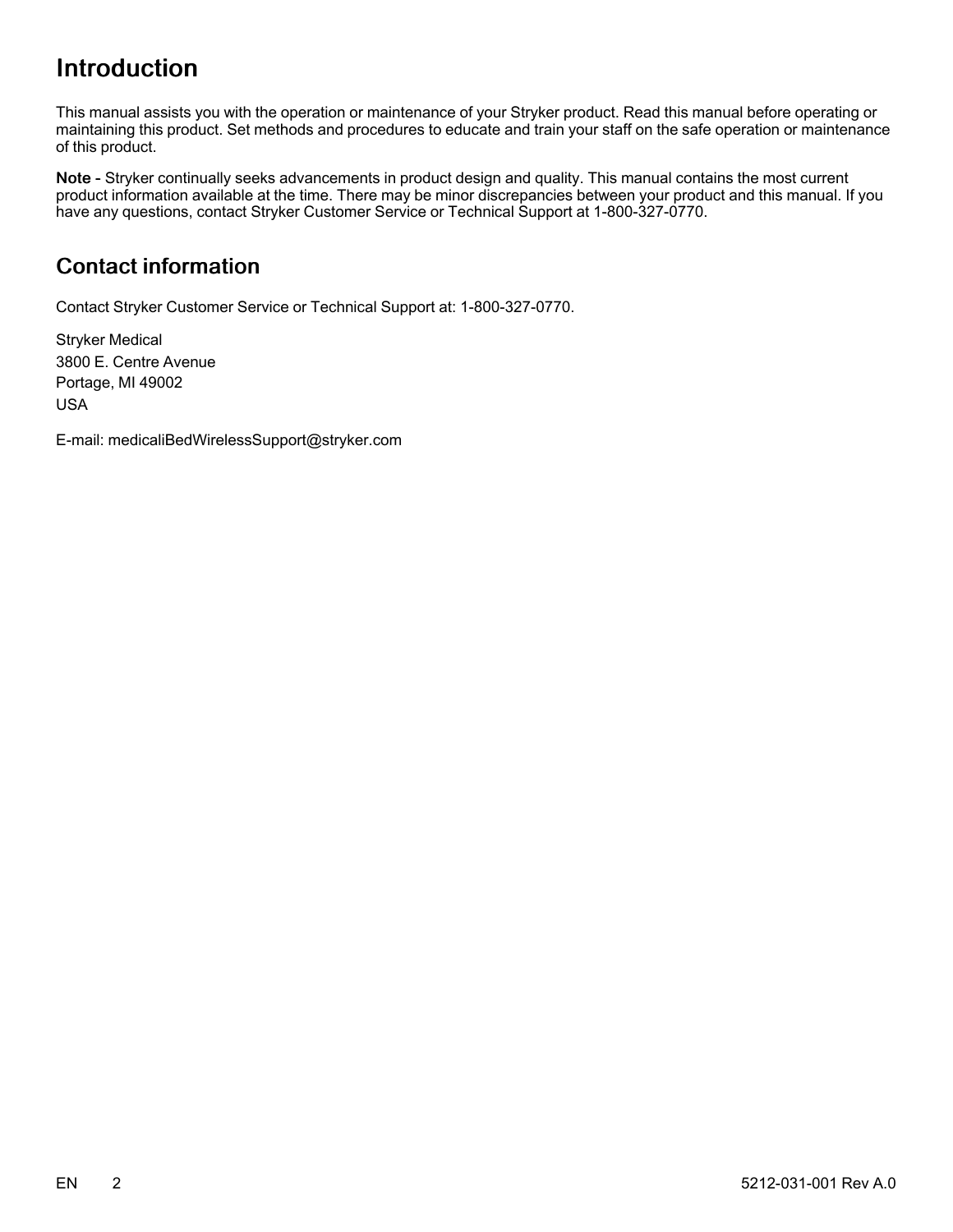## <span id="page-4-0"></span>**Operation**

### <span id="page-4-1"></span>**Overview**

iBed® Vision is an online notification interface of products (locations) placed within a medical unit aimed to help medical personnel monitor the status of wireless beds and patients allocated to them. Notifying is based on summary information and statuses displayed on the products. **iBed** Vision provides a near real-time view of the room and product activity and a proactive set of alarms for intervention, if needed.

The information displayed on *i*Bed Vision is received from two main resources:

- Patient's EHR data received by the *i*Bed Vision server (data regarding discharging, admittance, fall risk information)
- Products (locations) themselves, which transmit information to iBed Vision over Wi-Fi connection

#### <span id="page-4-2"></span>**Glossarv**

| Term             | <b>Definition</b>                                                                                                                                       |
|------------------|---------------------------------------------------------------------------------------------------------------------------------------------------------|
| Locations        | Tiles on the <i>i</i> Bed Vision main screen that represent<br>products connected via IR receivers installed in the rooms<br>(see Main screen (page 3)) |
| Location card    | Product location view on <i>i</i> Bed Vision                                                                                                            |
| Compliance rules | Specific configuration parameters for locations set up<br>within a medical unit or within an <i>i</i> Bed Vision server by an<br>administrator          |
| RoomCare Server  | A destination where patient data should reach from the<br>hospital unit so that they can be displayed on <i>i</i> Bed Vision                            |

#### <span id="page-4-3"></span>Offline screen view

#### IMPORTANT!

<span id="page-4-5"></span>If your screen looks like the below image, the system has lost connection to the server and all the location cards are greyed out to prevent *i*Bed Vision from providing misleading information [\(Figure](#page-4-5) 1).

| 4^300^4           | 4^301^8           | 4^302^1           | 4^303^4           | 4^304^6           | 4^305^7           |
|-------------------|-------------------|-------------------|-------------------|-------------------|-------------------|
| <b>NOT IN BED</b> | <b>NOT IN BED</b> | <b>NOT IN BED</b> | <b>NOT IN BED</b> | <b>NOT IN BED</b> | <b>NOT IN BED</b> |
| 4^306^4           | 4^307^1           | 4^308^7           | 4^309^2           | 4^310^7           | 4^311^1           |
| <b>NOT IN BED</b> | <b>NOT IN BED</b> | <b>NOT IN BED</b> | <b>NOT IN BED</b> | <b>NOT IN BED</b> | <b>NOT IN BED</b> |
| 4^312^2           | 4^313^3           | 4^314^6           | 4^315^7           | 4^316^5           | 4^317^4           |
| <b>NOT IN BED</b> | <b>NOT IN BED</b> | <b>NOT IN BED</b> | <b>NOT IN BED</b> | <b>NOT IN BED</b> | <b>NOT IN BED</b> |
| 4^318^5           | 4^319^4           | 4^320^4           | 4^321^8           | 4^322^3           | 4^323^2           |
| <b>NOT IN BED</b> | <b>NOT IN BED</b> | <b>NOT IN BED</b> | <b>NOT IN BED</b> | <b>NOT IN BED</b> | <b>NOT IN BED</b> |
| 4^324^1           | 4^325^4           | 4^326^8           | 4^327^8           |                   |                   |
| <b>NOT IN BED</b> | <b>NOT IN BED</b> | <b>NOT IN BED</b> | <b>NOT IN BED</b> |                   |                   |

Figure 1 – Lost connection to server

#### <span id="page-4-4"></span>Main screen

The system interface has a single main screen that displays information about a hospital unit and locations and products assigned to it ([Figure](#page-5-1) 2).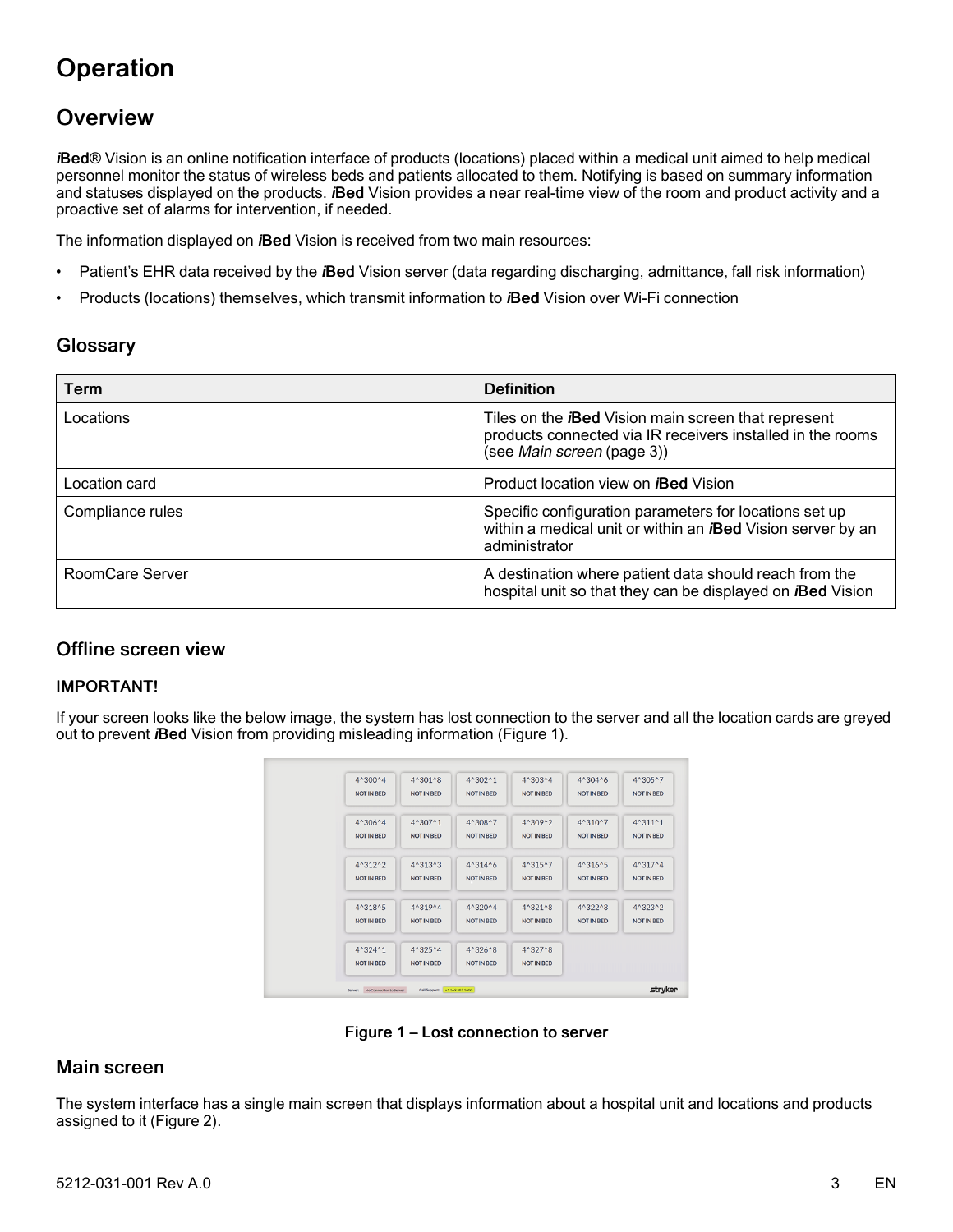#### Note

- If the main screen displays incorrect information for the unit or location, contact facility support (Footer section [\(page](#page-9-0) 8)) or Stryker technical support (Contact [information](#page-3-1) (page 2)).
- If you cannot hear notification sounds, raise the volume of the TV.
- <span id="page-5-1"></span>• Check the display for proper operation.



Figure 2 – Main screen view

The main screen comprises three sections:

| N5W2                                                     | 4"300"2<br><b>MOON!</b>                | 4*301*3<br><b>MID-DAT</b> | $4^{\circ}302^{\circ}1$ | $4^{+303+2}$    | $4^{\circ}304^{\circ}7$ | 4"305"4<br><b>WOLATION</b>             | N5W2<br>28                                               | 4"300"2<br><b>MDOST</b>               | 4"301"3<br><b>MDOUT</b> | 4"302"1              | 4°303°2                 | 4"304"7       | 4"305"4<br>VIOLATION                   | N5W2<br>28<br><b>Turned Bandle</b>                        | 4"300"2<br><b>MDOST</b><br>4"306"2        | 4^301^3<br><b>MID-ENT</b><br>4*307*7 | $4^+302^+1$<br>$4^{\circ}308^{\circ}8$ | 4"303"2<br>4"309"1 | 4"304"7<br>4"310"4 | 4"305"4<br><b>VIOLATION</b><br>4*311*8 |
|----------------------------------------------------------|----------------------------------------|---------------------------|-------------------------|-----------------|-------------------------|----------------------------------------|----------------------------------------------------------|---------------------------------------|-------------------------|----------------------|-------------------------|---------------|----------------------------------------|-----------------------------------------------------------|-------------------------------------------|--------------------------------------|----------------------------------------|--------------------|--------------------|----------------------------------------|
| 28                                                       | 4"306"2<br><b>VIOLITION</b>            | $4*307*7$<br>NOT IN BED   | 4*308*6<br>NOT IN BED   | 4*309*1         | 4"350"4                 | 4131118<br><b>BED ENT NOT</b><br>ABHED | <b>Turned Bands</b>                                      | 4°306°2<br><b><i>VIOLATION</i></b>    | 4*307*7<br>NOT IN BED   | 4"308"<br>NOT IN BID | 4"309"                  | 4"330"4       | 4131118<br><b>BED ENT NOT</b><br>ABIED | <b>State</b>                                              | <b><i>VIOLATION</i></b>                   | NOT IN BED                           | NOT IN BED                             |                    |                    | <b>BED EXIT NOT</b><br><b>ABMED</b>    |
| <b>Contract</b><br><b>Band Agendant</b><br><b>MARKET</b> | 4"312"6                                | $4*313*5$                 | 4*314*1                 | 4*315*7         | 4''356''3               | $4^{\circ}317^{\circ}4$                | <b>SEAR</b><br><b>CONTRACTOR</b><br><b>THE STATE OF</b>  | $4 - 312 + 6$                         | 4"313"                  | 4"354"1              | 4"315"7                 | $4 - 316 - 3$ | 4"317"4                                | <b>Bandan Band</b><br><b>MARK CONTROL</b><br>(in nome) 15 | 4"312"6<br>э.                             | 4^313^5<br>. .                       | $4^*314^*1$                            | 4"315"7            | 4"316"3            | 4*317*4                                |
| ter brandel 15<br>for determining 1                      | 4"318"3                                | ×<br>4"319"4              | 4"320"2                 | $4^{+321^{+3}}$ | $4^{n}322^{n}3$         | 4"323"1                                | <b>SEE Annualist</b>                                     | э.<br>4"358"3                         | ×<br>4"319"             | 4"320"2              | $4^{\circ}321^{\circ}3$ | 4"322"3       | $4 - 323 - 1$                          | the Barangana 1<br>X Brimmaria 1                          | $4 - 318 - 3$                             | 4^319^                               | 4"320"2                                | 4"321"             | 4"322"             | $4^{n}323^{n}1$                        |
| X Brimsbaron 1<br>The American Corp.                     |                                        |                           |                         |                 |                         |                                        | for Betweenstein 1<br>K between avera<br>The Association |                                       |                         |                      |                         |               |                                        | The Association<br><b>Museum</b>                          | 4"324"8                                   | 4*325*4                              | 4"326"2                                | 4"327"2            |                    |                                        |
| to print dry<br><b>Record Card</b><br>vision in          | 4"324"8                                | 4"325"4                   | 4"326"2                 | $4*327*2$       |                         |                                        | <b>RUSSIAN BOX</b><br><b>RATIONAL</b>                    | 4"324"8                               | 4"325"4                 | 4°326°2              | $4 - 327 - 2$           |               |                                        | <b>Recruitment</b><br><b>Vienna</b>                       |                                           |                                      |                                        |                    |                    |                                        |
|                                                          | fared Constant  Toll Agent 41341931318 |                           |                         |                 |                         | stryker                                | starter.                                                 | favor Constal  Edificant 4.000 to 240 |                         |                      |                         |               | stryker                                |                                                           | farent Compiles - Eafthagent (134739.349) |                                      |                                        |                    |                    | stryker                                |





Figure 5 – Footer section

#### <span id="page-5-0"></span>Location card table section

The location card table section consists of a grid of unit location cards. Each card represents a certain product. The information on each of the cards is displayed as:

- Card colors patient related information
- Text on a card certain events detected by products
- Icons under a card product state-related information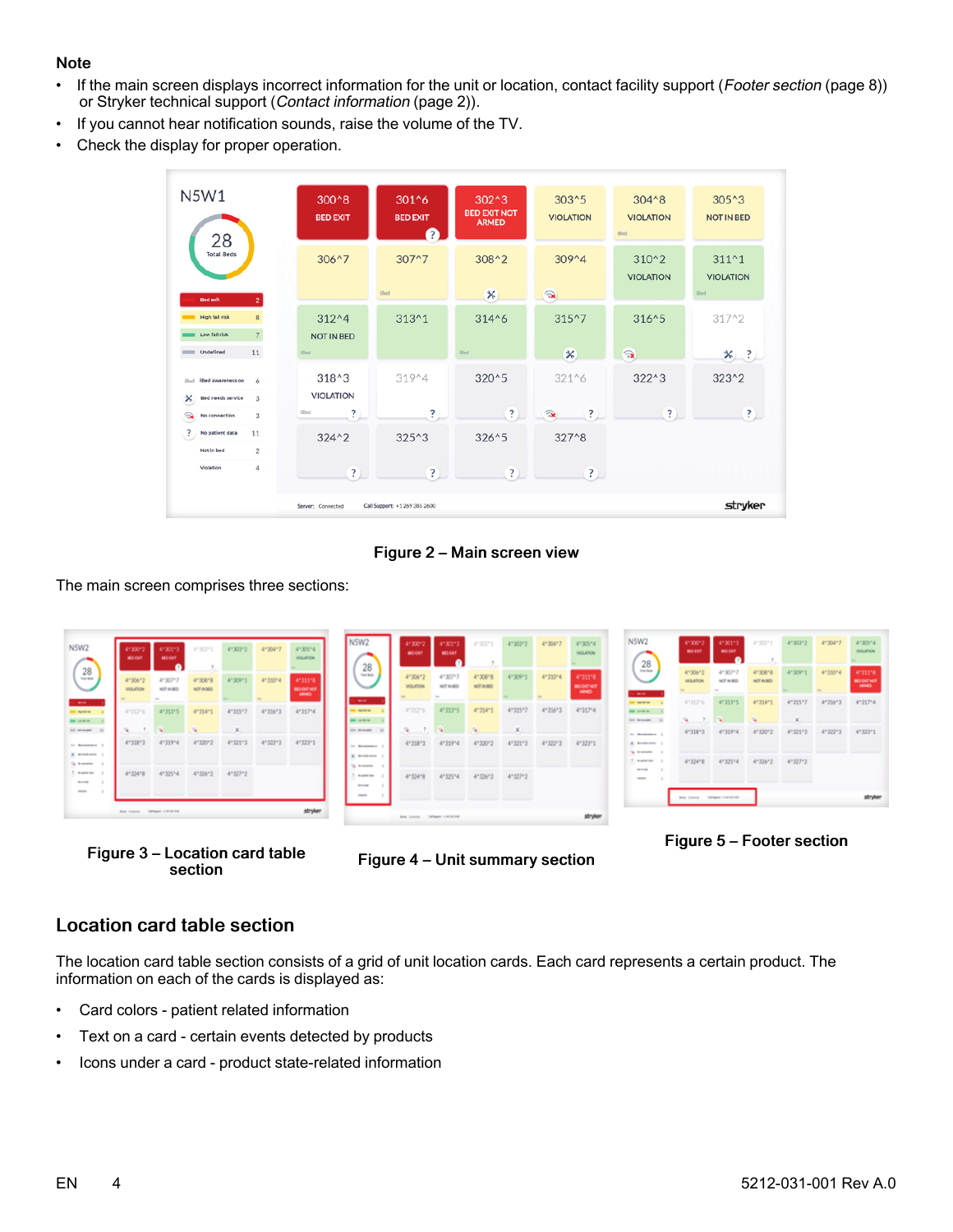#### Location card view explained

The information below explains every visual state a location card may have. You may request color and text changes based on hospital configuration, requirements, and customization.

#### Card colors

| Color                                                                                                                                                                                                                                                                | Explanation                                                                                                                                                                                                                                     |
|----------------------------------------------------------------------------------------------------------------------------------------------------------------------------------------------------------------------------------------------------------------------|-------------------------------------------------------------------------------------------------------------------------------------------------------------------------------------------------------------------------------------------------|
|                                                                                                                                                                                                                                                                      | Flashing red card color (+BED EXIT text)                                                                                                                                                                                                        |
| <b>BED EXIT</b>                                                                                                                                                                                                                                                      | Bed exit is armed on the patient's bed and Bed exit alarm is<br>triggered - the patient has left the bed. The monitor<br>produces sound alarm. This location requires urgent<br>attention of nursing personnel.                                 |
|                                                                                                                                                                                                                                                                      | Red card color (+BED EXIT NOT ARMED text)                                                                                                                                                                                                       |
| <b>BED EXIT NOT</b><br><b>ARMED</b>                                                                                                                                                                                                                                  | Bed exit is not armed for patient with high fall risk profile.<br>This location might require urgent attention of nursing<br>personnel.                                                                                                         |
|                                                                                                                                                                                                                                                                      | Green card color                                                                                                                                                                                                                                |
|                                                                                                                                                                                                                                                                      | The location is occupied by a patient with a low fall risk<br>profile.                                                                                                                                                                          |
|                                                                                                                                                                                                                                                                      |                                                                                                                                                                                                                                                 |
|                                                                                                                                                                                                                                                                      | <b>Yellow card color</b>                                                                                                                                                                                                                        |
|                                                                                                                                                                                                                                                                      | The location is occupied by a patient with a high fall risk<br>profile.                                                                                                                                                                         |
|                                                                                                                                                                                                                                                                      | Grey card color                                                                                                                                                                                                                                 |
|                                                                                                                                                                                                                                                                      | The location is not assigned; no EHR data.                                                                                                                                                                                                      |
|                                                                                                                                                                                                                                                                      |                                                                                                                                                                                                                                                 |
| cars   cars   cars   cars   cars   car<br>when when when when when                                                                                                                                                                                                   | Grey main screen, all cards greyed out                                                                                                                                                                                                          |
| cars   cars   cars   cars   cars   cars<br>sing sing sing sing sing<br>FIRE FIRE FIRE FIRE FIRE<br>sives since since since since since<br>FOR FOR FOR FOR FOR FOR<br>street street street street street<br>street.<br>can can can can<br>street street street street | <b>iBed</b> Vision has lost connection with the server. The<br>corresponding message is displayed at the bottom of the<br>main screen along with the facility support phone number<br>highlighted in yellow (see Offline screen view (page 3)). |
|                                                                                                                                                                                                                                                                      | White card color                                                                                                                                                                                                                                |
|                                                                                                                                                                                                                                                                      | The location is not assigned; no EHR data.                                                                                                                                                                                                      |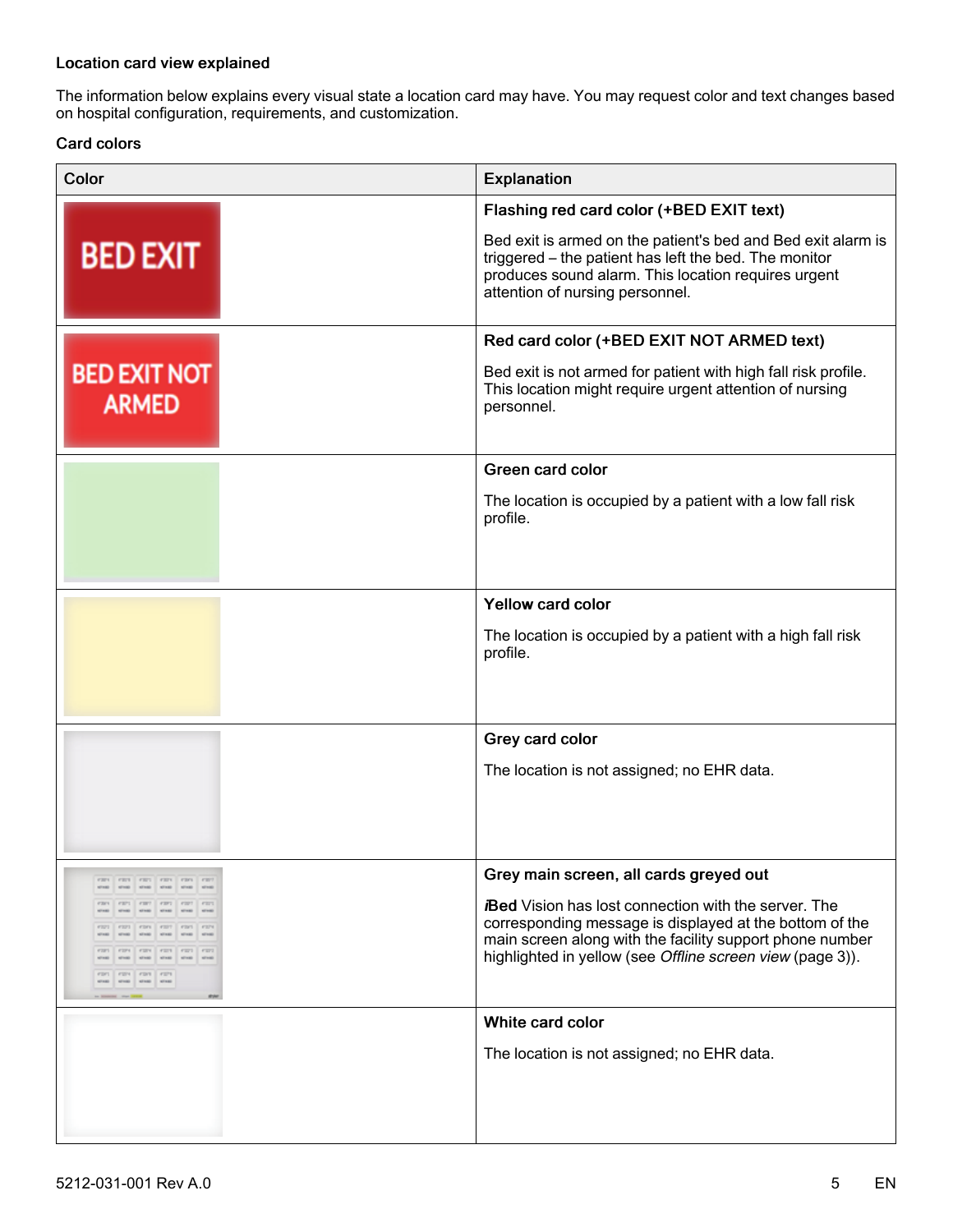#### Text on a card

| <b>Text</b>               | <b>Explanation</b>                                                                                                                                                                                                    |
|---------------------------|-----------------------------------------------------------------------------------------------------------------------------------------------------------------------------------------------------------------------|
|                           | This text is displayed on a flashing red background card<br>color.                                                                                                                                                    |
| <b>BED EXIT</b>           | Bed exit is armed on the patient's bed and the Bed exit<br>alarm is triggered - the patient has left the bed. The<br>monitor produces a sound alarm. This location requires<br>urgent attention of nursing personnel. |
| <b>BED EXIT NOT ARMED</b> | Bed exit is not armed for patient with high fall risk profile.<br>This location might require urgent attention of nursing<br>personnel.                                                                               |
| <b>NOT IN BED</b>         | The patient has left the bed. This location might require<br>urgent attention of nursing personnel.                                                                                                                   |
| <b>VIOLATION</b>          | The product current settings do not comply with the bed<br>compliance rules set on the bed itself. This location<br>requires attention of nursing personnel in order to<br>reconfigure the smart bed.                 |

#### Icons on a card

| <b>Icon</b> | <b>Explanation</b>                                                               |
|-------------|----------------------------------------------------------------------------------|
|             | Product unplugged or not connected to Wi-Fi in this<br>location                  |
|             | No EHR information (patient discharged or no EHR data<br>sent to the server yet) |
|             | The location reports a device error and requires service                         |
| <b>iBed</b> | Product <i>i</i> Bed Awareness system is turned on in this<br>location           |

#### <span id="page-7-0"></span>Unit summary information section

This is the left section of the *i*Be**d** Vision main screen that displays real-time summary with counters of locations grouped according to certain states [\(Figure](#page-8-0) 6). For example, nursing personnel can see how many beds are currently not occupied or require service.

Note - If the summary section is not visible on the main screen, the system is not connected to the server.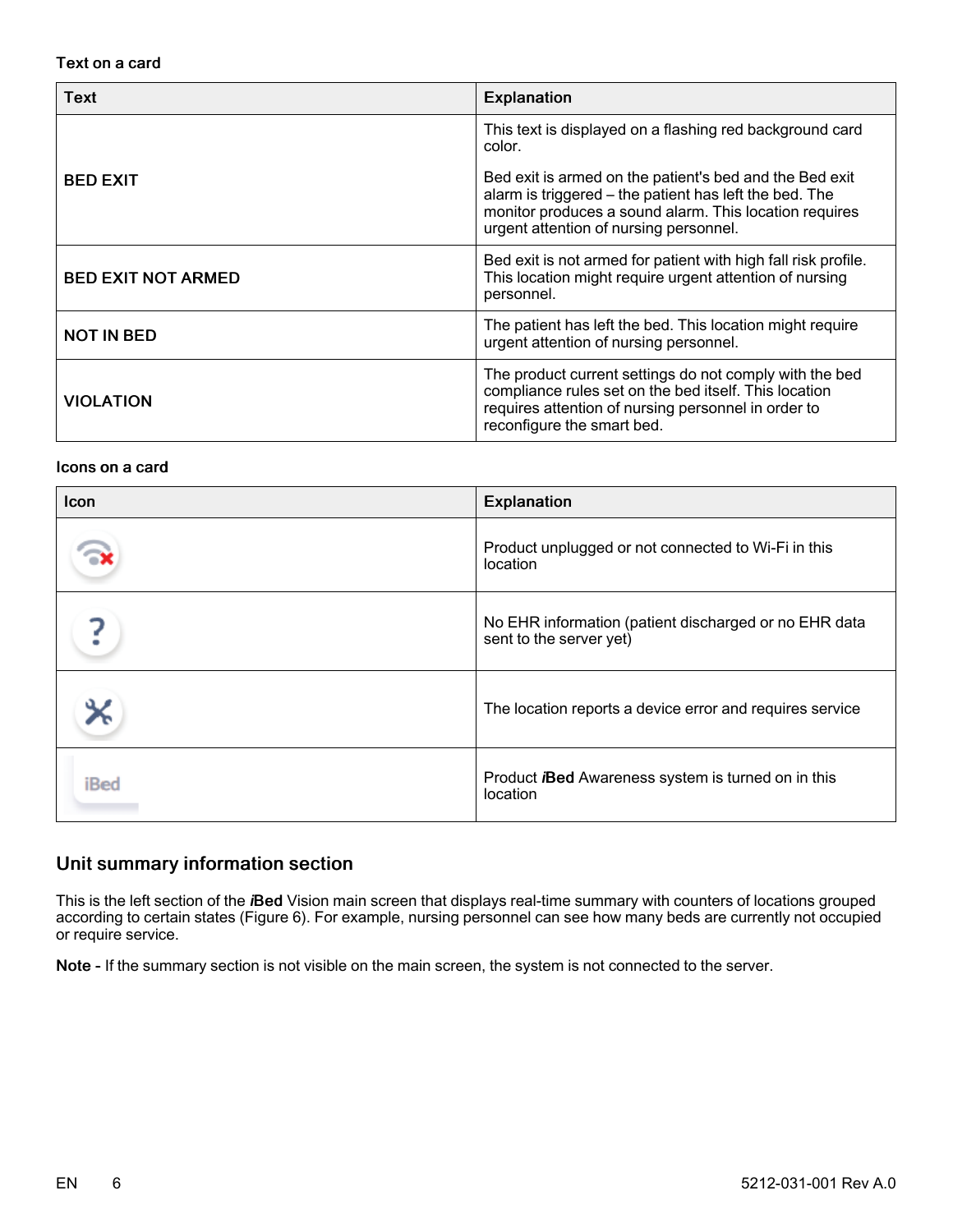<span id="page-8-0"></span>

| 28<br><b>Total Beds</b> |                          |    |  |  |  |
|-------------------------|--------------------------|----|--|--|--|
|                         | <b>Bed exit</b>          | 2  |  |  |  |
|                         | <b>High fall risk</b>    | 8  |  |  |  |
|                         | Low fall risk            |    |  |  |  |
|                         | <b>Undefined</b>         | 11 |  |  |  |
| iBed                    | iBed awareness on        | 6  |  |  |  |
| x                       | <b>Bed needs service</b> | 3  |  |  |  |
|                         | No connection            | 3  |  |  |  |
| ?                       | No patient data          | 11 |  |  |  |
|                         | Not in bed               | 2  |  |  |  |
|                         | Violation                | 4  |  |  |  |

- A donut chart with the statistics according to the location states (includes the next 4 points of the summary list below) and a counter of the total number of unit locations
- A list with counters based on color related location card states
- A list with counters based on icon and text related location card states

Figure 6 – Summary information

#### Unit summary view explained

| List point             | <b>Explanation</b>                                                                                                                                                                                                                                  |
|------------------------|-----------------------------------------------------------------------------------------------------------------------------------------------------------------------------------------------------------------------------------------------------|
| <b>Bed exit</b>        | Number of locations where Bed exit is armed on the<br>patient's bed and the Bed exit alarm is triggered – the<br>patient has left the bed. The monitor produces a sound<br>alarm. These locations require urgent attention of nursing<br>personnel. |
| <b>High fall risk</b>  | Number of locations occupied by patients with a high fall<br>risk profile                                                                                                                                                                           |
| Low fall risk          | Number of locations occupied by patients with a low fall risk<br>profile                                                                                                                                                                            |
| <b>Undefined</b><br>11 | Number of locations that are not occupied or have no<br>patient's EHR data                                                                                                                                                                          |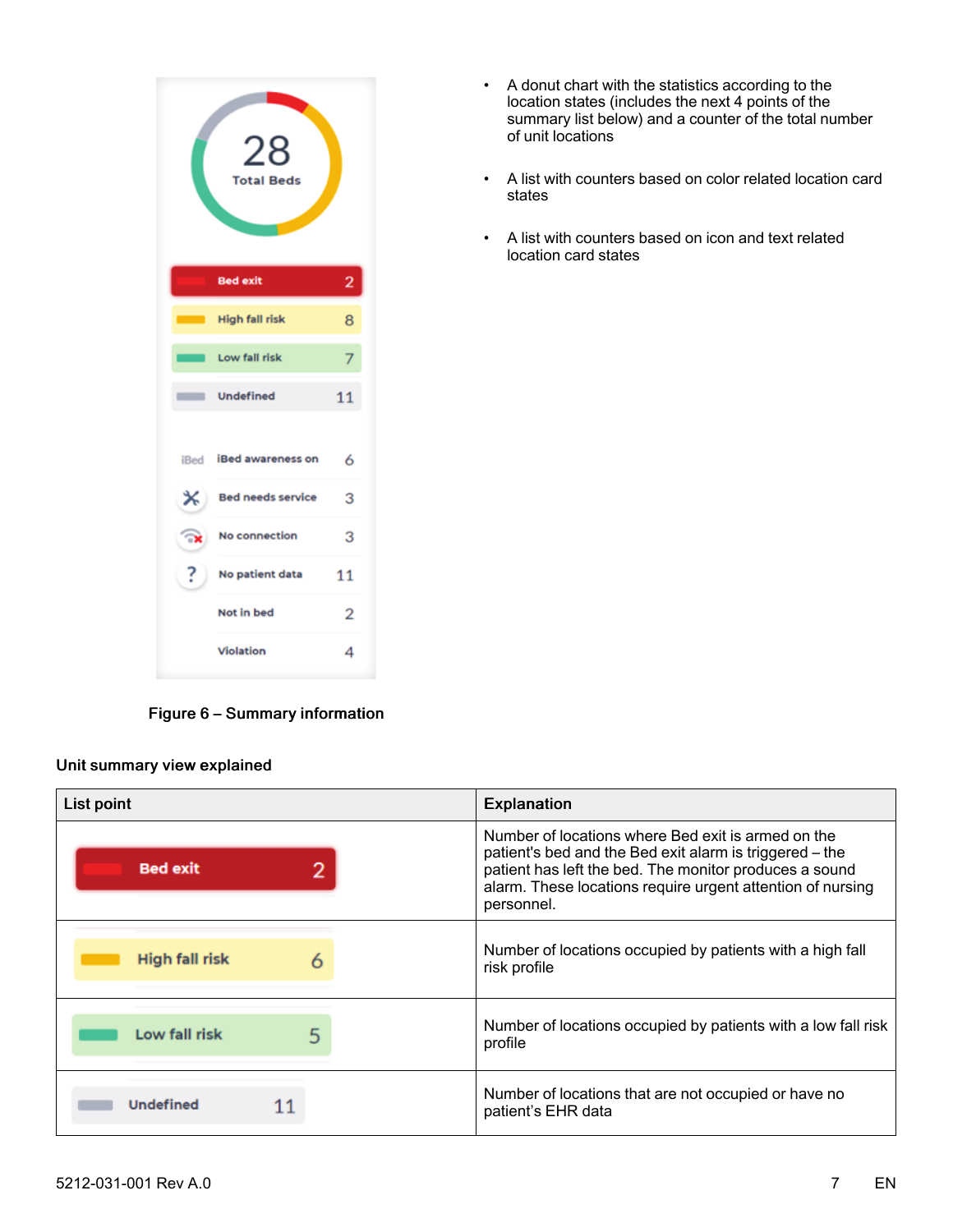| List point                       |   | <b>Explanation</b>                                                                                                                                                                                                                                                                                                                                  |
|----------------------------------|---|-----------------------------------------------------------------------------------------------------------------------------------------------------------------------------------------------------------------------------------------------------------------------------------------------------------------------------------------------------|
| <b>iBed awareness on</b><br>iBed | 5 | Number of locations where the product's <i>i</i> Bed Awareness<br>System is turned on. These locations require attention of<br>nursing personnel in order to reconfigure the smart beds.                                                                                                                                                            |
| <b>Bed needs service</b>         |   | Number of locations that report a device error and require<br>service                                                                                                                                                                                                                                                                               |
| No connection                    | 3 | Number of locations with no Wi-Fi connection                                                                                                                                                                                                                                                                                                        |
| No patient data                  | 2 | Number of locations with no patient's EHR data                                                                                                                                                                                                                                                                                                      |
| Not in bed                       | 2 | Number of locations where the patient has left the bed.<br>These locations might require urgent attention of nursing<br>personnel in case the location card color is yellow (patient<br>has a high fall risk profile) or white (patient's EHR has not<br>reached the server yet, so fall risk profile is not yet shown<br>via <i>i</i> Bed Vision). |
| <b>Violation</b>                 | 2 | Number of locations where the current product settings do<br>not comply with the bed compliance rules set on the beds<br>themselves. These locations require attention of nursing<br>personnel in order to reconfigure the smart beds.                                                                                                              |

#### <span id="page-9-0"></span>Footer section

The footer section shows connection status and facility support phone number.



Figure 7 – Connected example

In case of connection loss with the server, the connection status will be "No Connection to Server" and the facility support number will be highlighted with a yellow color.



Figure 8 – No connection example